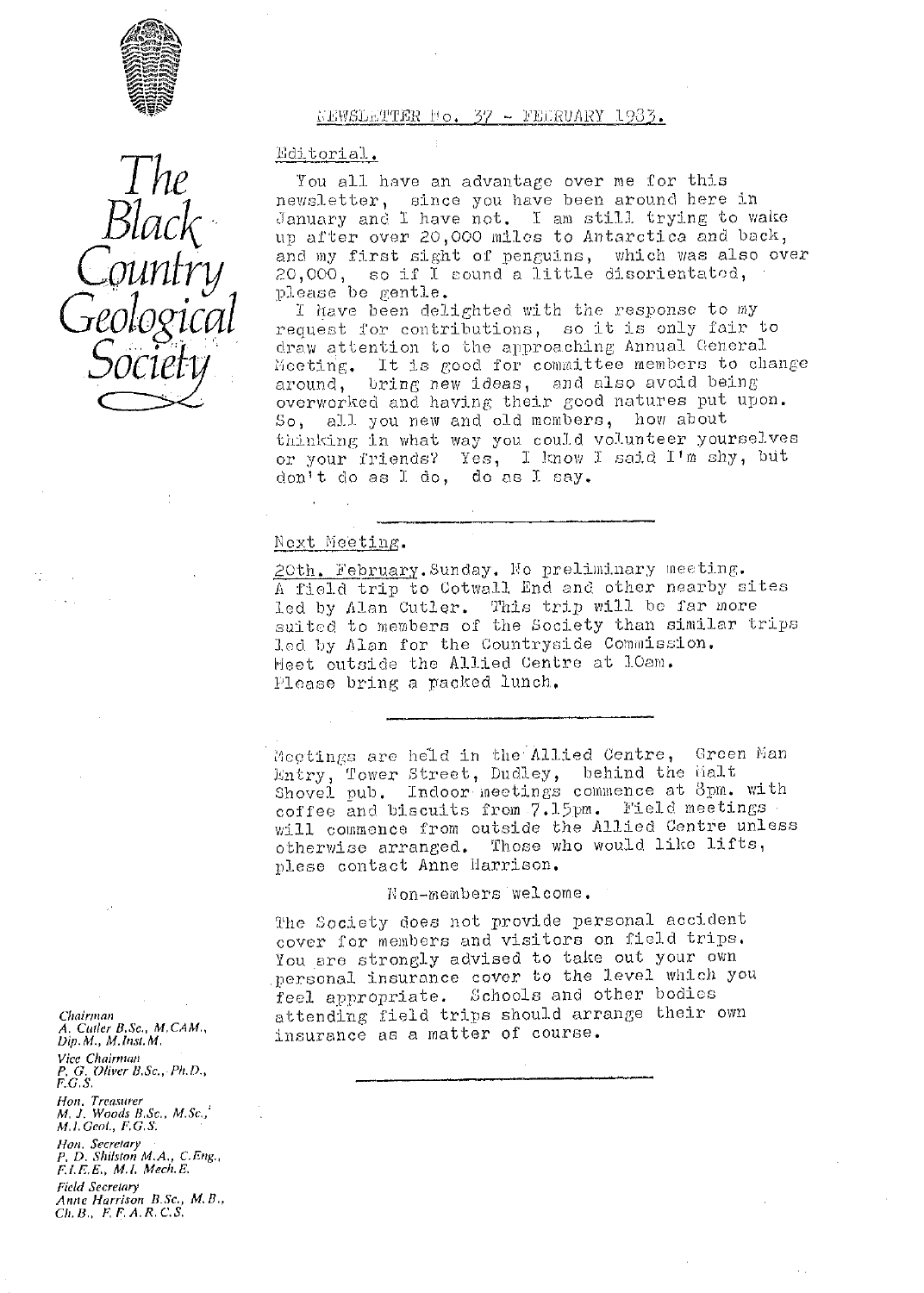#### Programme 1983.

March 14th, Annual General Meeting and Horizon film "When Polar Bears Swam in the Thames", about the British Lce Age.

Weekend Field Trip to Weston-Super-Mare. Fri, 18th March to Sun. 20th. Led by Tina Ford and Bill Draper of Bristol Museum and Art Gallery who have recently beenconducting their own geological survey of the area. Fri. 18th March. Meet at hotel for supper at 7.30pm. Sat. 19th.am. Lower Carboniferous Succession of Avon Gorge. Fm. Investigation of coastal succession near Portishead. Sun.20th.Study of the volcanic suite within the Lower Carboniferous in Weston-Super-Mare, am &pm. If anyone has other suggestions for sitesthey would like to see, please let me know and Tina and Bill will try to arrange it. Accommodation: 10 twin-bedded rooms and 2 single. These will be allocated to the first people who requuest them.  $Cost = £23.$ 

Last year there was a rush for places after the closing date. This year we need at least 16 people staying in the hotel to make the trip viable. Therefore please book early to ensure that the trip actually happens. I shall show no mercy! If the trip is still happening, anyone who books late will need to find their own accommodation. A, it.

April. Field trip being arranged.

May 9th. "Palaeomagnetism applied to Sedimentology". Lecture by Dr. F. Turner of Aston University.

June, There will be two evening field trips.

July. Field trip being arranged.

September. Lecture.

October 23rd. Joint field trip with Shropshire Geological Society to Black Coutry sites.

December, "The Eiclogy of Trilobites" Lecture by Dr. P. L. Lane of Keele University.

Field Trip to the Central Pennine Basin. Sept. 26th. 1982. Leader, Peter Whitehead.

Our party gathered at the car park in Edale village at llam. and spent the morning walking up the succession exposed along the start of the Pennine Way, in Grindsbrook Clough. This Hamarian sequence shows many interesting features.

The lowest member of the sequence is the Edale Shale, but this is only rarely exposed here. Head obscures the shales, and the first member seen is the Mam Tor Series, which is an alternation of shales and coarse sandstones. These in agus a represent turbididite units which began the filling in of the basin. The first exposure of this can be seen at the point where the path crosses Golden Clough.

Ascending the stream of Grindsbrook, the next member is the Shale Grit, in which the sandstone units are much thicker than the shale units. This member represents proximal turbidites, as opposed to the distal turbidites of the Mam Tor beds. Some sizable submarine channels occur within th Shale Grit, cut and filled by the turbidity currents.

Above the Shale Grit comes the Grindslow Shale, which has characteristics similar to many Coal Measure shales from higher up the stratigraphic sequence. It is interpreted as delta-top material, although plant fragments seem rare.

Capping the Kinderscout plateau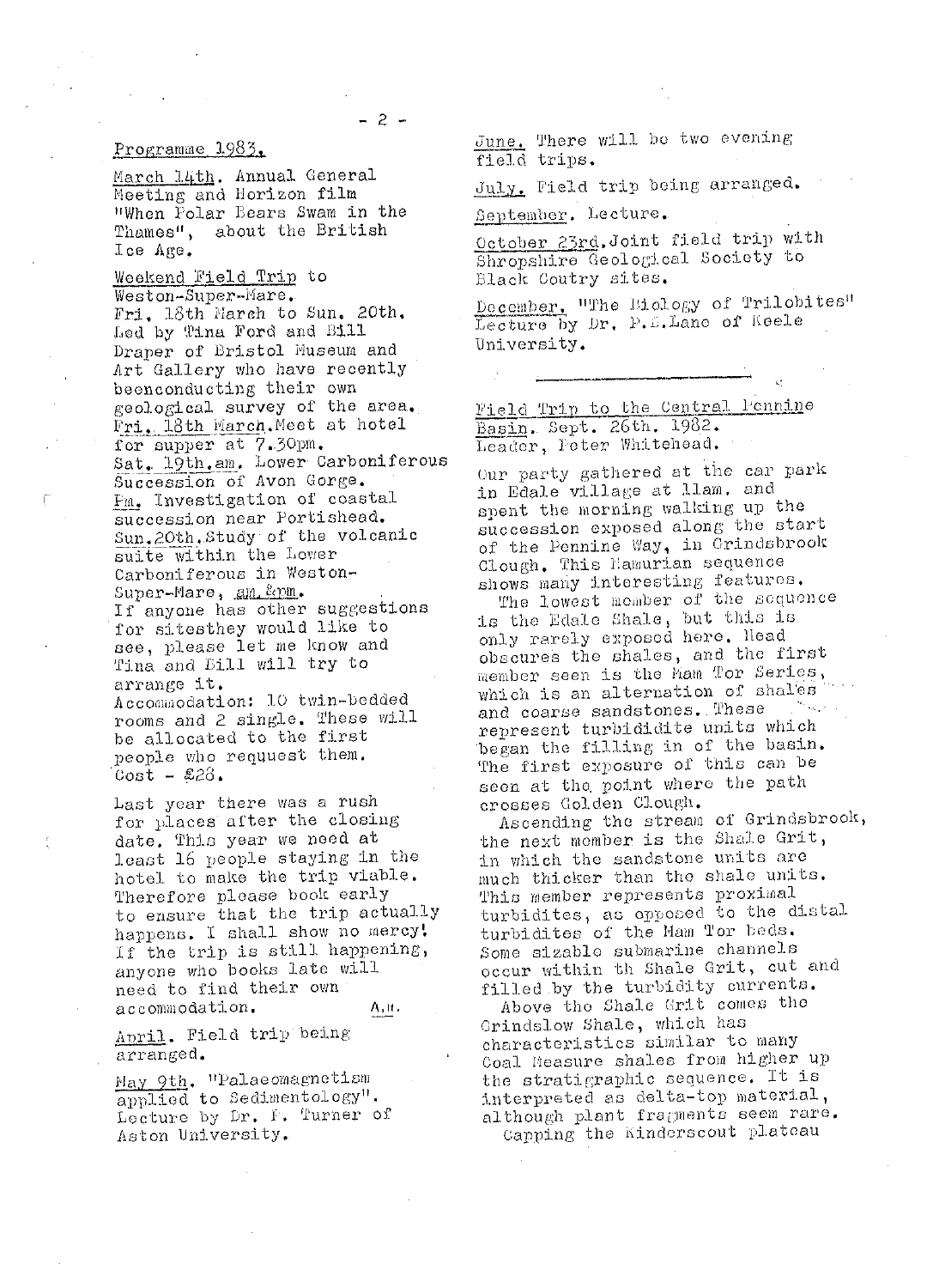is the Kinderscout Grit, a coarse, badly sorted crossbedded sediment. It marks the final transition from marine to continental conditions, and is usually interpreted as alluvial material.

We desconded Grindsbrook in heavy rain and reached Edale village, where several members took refuge in the liag's Head, presumably only to avoid the hail which accompanied the lunchtime storm!

A short drive over Rushup Edge in clearing weather, took us near the Elue John Cavern at the foot of Man Tor. Here the Edale Shale was more accessible, and also the full thickness of the Mam Tor beds could be appreciated.

f

The Edale Shale is black, partly due to carbon but mostly to iron sulphide, which shows itself by the weathering surfaces<br>of limonite and sulphur. These basinal shales have a fauna of pelagic bivalves and goniatites. Selenite also appoared in some quantity.

The turbidites of Mam Tor yielded a range of sedimentary structures, including groove casts, flutes and ripples. Some arthropod trails turned up. Would any Cruzians like to identify them?

Peter Whitehead.

"Moteorites - Building Elecks for Planots." Sept. 13th.1982. Lecture by Dr. John Ashworth of Aston University.

This lecture began with definitions as a shooting star, of a meteor and a meteorite as a rock from the sky which has reached the ground, possibly with spectacular lights at night or a sonic boom. Tectites are small glassy blobs formed by spinning; and most meteorites land as an elliptical

area of fragments, rather than forming a crater like the prehistoric one in Arizona. Of the two main types, stony meteorites break up more than iron ones.

Typical features of a meteorite include a thin fusion crust, with ridges and furrows caused by travel through the atmosphere. Eelow a few mm. of cust, the interior is unaltered from the preterrestrial state. The trajectory has been calculated on a few occasions, and agrees with an origin in the asteroid belt.

When the ages of the rocks are calculated from radioactive decay, the oldest earth rocks known are  $3,800$ m.y. The moon ones are older, especially in the highlands where they are up to  $4,500$  m.y. Meteorites peak at 4,500-4,600 m.y. and therefore represent primordial planetary material.

Of the types of meteorites, ironnickel ones when polished and etched show a criss-cross pattern. Stony ones in thin section are rather like terrestrial igneous rocks, with pyroxenes and feldspars. but with a different chemistry. Chondrites are of silica minerals, and contain globular chondrules of 1-5 mm. in size, composed of olivine, pyroxene and feldspar. The chodrules are thought to originate as drops of melt, and they may have<br>been fragmented. The process producing them is not known. Carboaceous chondrites are rare, having no chondrules but with hydrocarbons and hydrated silica minerals similar to solar composition.

The chondrites are primary building blocks from which all other rocks could be differentiated. Gravitational fields attract fragments to form planets.

The Asteroid Belt is not an exploded planet, but one where formation was arrested for lack of material perhaps when Jupiter was formed. A planet when formed will produce heat from radioactive decay, and from impact. At 900°C iron and nickel will melt, followed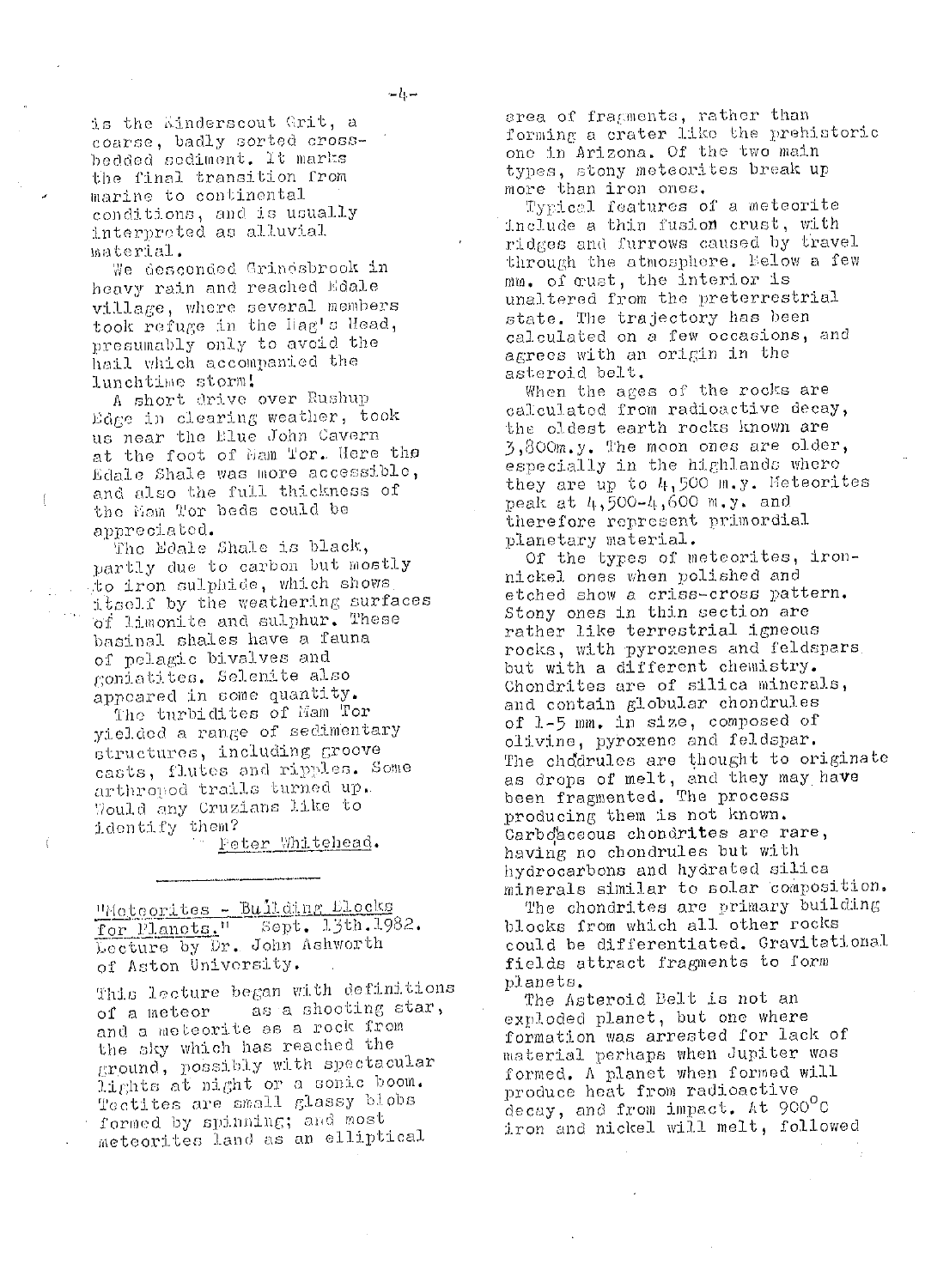by silicates, and differentiate a core, with volcanism occuring later.

- 5 -

Questions followed this most stimulating talk. The first concerned the orbits of fragments. Those most elliptical would be likely to impact first. The Asteroid Eelt is stable. A source further out is more likely for carbonaceous chondrules, but they are rare on Earth, being friable and less likely to land.

The Japanese discovered many unweathered meteorites in Antarctica 8 years ago, in areas of blue ice which flowed into closed basins and concentrated the fragments, including a few carbonaceous chondrules.

The next question was about the nebular hypothesis, about collapsing condensation of spinning material forming the nucleus of stars. The outer part cools and material begins to coalesce. Iron meteorites might be so condensed in the Asteroid Belt, with enough heat to melt iron. Fourteen groups of trace elements have been found. Most iron meteorites are larger than stony ones, and may weigh some tons.

The composition of other planets is likely to be chemically similar but Hercury may have more metal. The large planets are of low density. Jupiter is not quite large enough to start nuclear fusion and become a star. Mars and hercury have very little magnetic field, and the Moon none. To have a magnetic field, it is necessary to have a fluid  $core.$ 

The lecture produced a very lively question time, and the export answers were quite as interesting as the speaker's main theme. We were all in danger of staying the night without realising it, as we pored over specimens and questions began all over again.

Sheila Fitts.

# Letters to the Editor.

Dear Sheila,

I would be grateful to hear of any members who have been down to Dorset recently. I would like any news of out-of-the-way exposures, however small, and temporary exposures that people may come across.

Also, if anyone collects Jurassic rocks or fossils from anwhere in the U.K. and cannot identify them, please bring them along to the meetings. Peter Knight.

I have also had aChristmas card from Graham Hickman, who has had had an enjoyable year with B.P. and has now been associated with his first "dry well"!

Editor.

#### From the Faners.

Quarry Plan is Facing Protests.  $(E_{\text{XPI} \text{ess}} 8 8 \text{star}, 11.8.82.)$ Amey Roadstone Corporation is carrying out test drillings for sand and gravel at Calcot Hill, Bell End near Clent. Local residents are forming an action. group to fight the quarry plans if planning permission is saught.

Photograph for University. Express &  $Star 23.5.82.)$ 

A photograph of Charles Lapworth when he was on a field trip at Cotwall End Valley, Sedgley, rescued after a house clearance, has been donated to Eirmingham University Geology Dept. Archie Williams of The Straits on behalf of a friend contacted the Society in December 1981, He was put in touch with Dr. Strachan who ultimately received the photograph for the Geology Dept. Apparently Lapworth's visit had caused local speculation that gold might occur at Cotwall End!

#### · Beauty Spot Quarry Rejected. (Express & Star 29.10.82.)

Amey Roadstone Corporation has abandoned all plans for quarrying at bell End, since exploratory drillings were disappointing.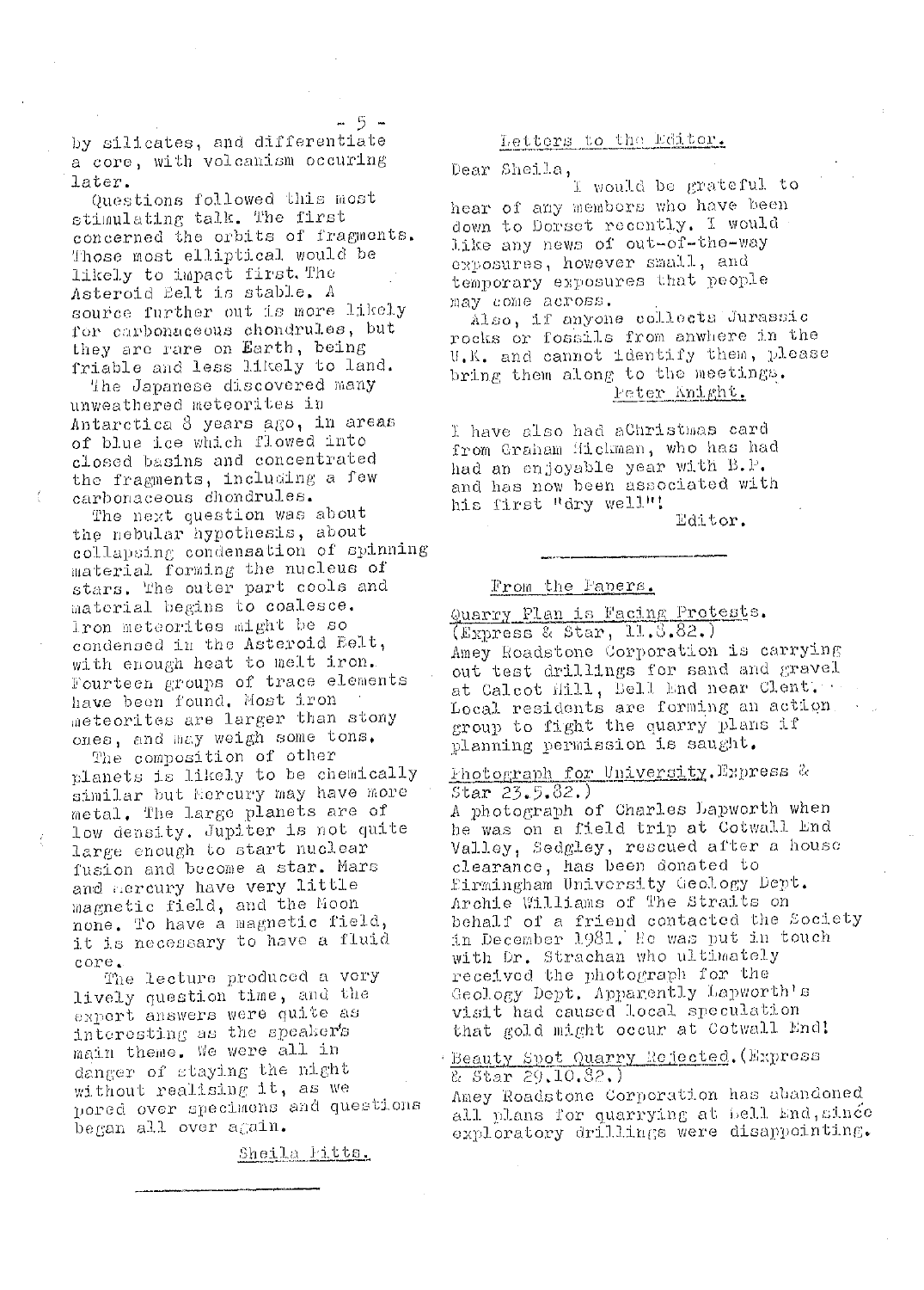

A long-term project aimed at dealing with risks of ground movements from old limostone workings in<br>Sandwell, Walsall and Dudley is all set to take a new step forward.

A £150,000 contract has

Liou,000 contract has<br>b(manumed for drilling<br>optitions in Wednesbury.<br>The research project was<br>announced last June by Mr<br>Tom King, the Minister for<br>Local Government and<br>Local Government and Environmental Services.

The aim is to investigate former limestone workings in the Black Country, which<br>were started back in the 18th<br>and 19th centuries and never properly recorded.

A government spokesman<br>said today: "Over recent<br>years there has been a growing number of minor

collapses.<br>"Something has to be done," and the research project was<br>decided upon to find out what state the exactly workings are in, to establish the risk of ground move-<br>ments and to recommend<br>what measures should be Laken to deal with any."

pleted by March next hri yeas - is in the hands of<br>Birmingham consultant<br>engineers, Ove Arup and Partners.

They have now finished the<br>"desk study" work by looking<br>at available documentation,<br>and the Wednesbury contract has been awarded for physical investigations on the site ไทยที่จะใช้สูงกับ อย่อ

of former workings between Darlaston Road and Old Park Roud.

The West Yorkshire firm of Geotechnical Engineering<br>(Northern) Ltd. will start eror energy next month, using<br>a small drilling rig to drill a<br>number of holes to the 660 ft<br>depth of the old workings.

#### - Analysed

Core samples will be analysed, and specialised equipment in wet conditions<br>and laser beams in dry —will<br>be used at different depths to record rock movements.

Television cameras will be<br>used once the holes are<br>finally drilled to help build<br>finally drilled to help build up the picture.

A second contract - for a £50,000 micro-seismic survey -has also been announced as part of the research project to investigate former work-

to investigate former workings at two sites in Dudley<br>and one in Walsall.<br>The survey aims to record<br>ground vibrations at the<br>Dudley Sports Centre, at<br>nearby Castle Hill in Dudley,<br>and the Castle Hill in Dudley. and at Daw End in Rushall.

Work at these sites, which<br>started at the end of last<br>month, should be over by

February of next year.<br>
It is being tackled by Alta<br>
Geophysics, a firm based at<br>
Birmingham University.

Birmingham University.<br>The project as a whole is<br>being jointly funded by the<br>Environment Department<br>and four local authorities<br>—Sandwell, Dudley and<br>Walsall horoughs and West<br>Midlands County Council Midlands County Council.

# New phase in limestone vey probe

The second phase of an investigation into the underground limestone workings in Walsall will get under way this autumn.

Reprinted from Express  $\mathcal{Q}$ Star July

The  $£200,000$  survey<br>carried out by the Department<br>of the Environment — will attempt to match up recorded ation with physical evi-<br>dance, investigate the full<br>extent of workings, and make<br>recommendations as to how they can be made stable for<br>land development.<br>All recorded information and

An recorded information and<br>historical documents rolating to<br>workings in Walsall, Dudley<br>and Sandwell have already<br>been studied by engineers and<br>the investigation has now<br>moved into its second stage<br>with a "physical study" in the three areas.

Tests have started in the borough of Sandwell and will<br>begin in Walsall in late Septamber or early October. A detailed report on the findings<br>will be issued early in 1983.<br>Mr. Don Poacock, Walsall's deputy director of engineering,<br>said that the borough was one of the most extensively worked for limestone in the Midlands and workings wore up to a

Largest

He said that Dudley had<br>probably the largest number of workings in the area, although<br>these were shallower than those'in Walsall.

 $\mathbf{1}$ 

Many authorities, including<br>Walsall, have blocked<br>development on suspect sites following a court case which<br>made them liable if they<br>allowed building to take place<br>on aroas with stability prob-<br>lems, such as mining or tipping

sties, act as mining or suppose<br>its.<br>It was a step in the right<br>direction that the Department<br>of the Environment had<br>acknowledged the town's<br>workings as being "a problem<br>above the normal level," he added.

Two sites in Darlaston Road and Littleton Street have been and choice of the which include<br>boring boles and using lasers,<br>cameras and sonar to look at<br>the underground cuverns, and<br>condition of the rock.

# Hopes are Raised for Kew Mine.

(Express & Star 31.8.82.)

The hational Coal Board has decided to drill two more holes at Chasetown. Cannock Eines want a new drift mine to replace West Cannock Colliery which is nearly exhausted. The H.C.B. has said that at least a year's test drilling is necessary to prove reserves and identify problems including water bearing formations.

1982.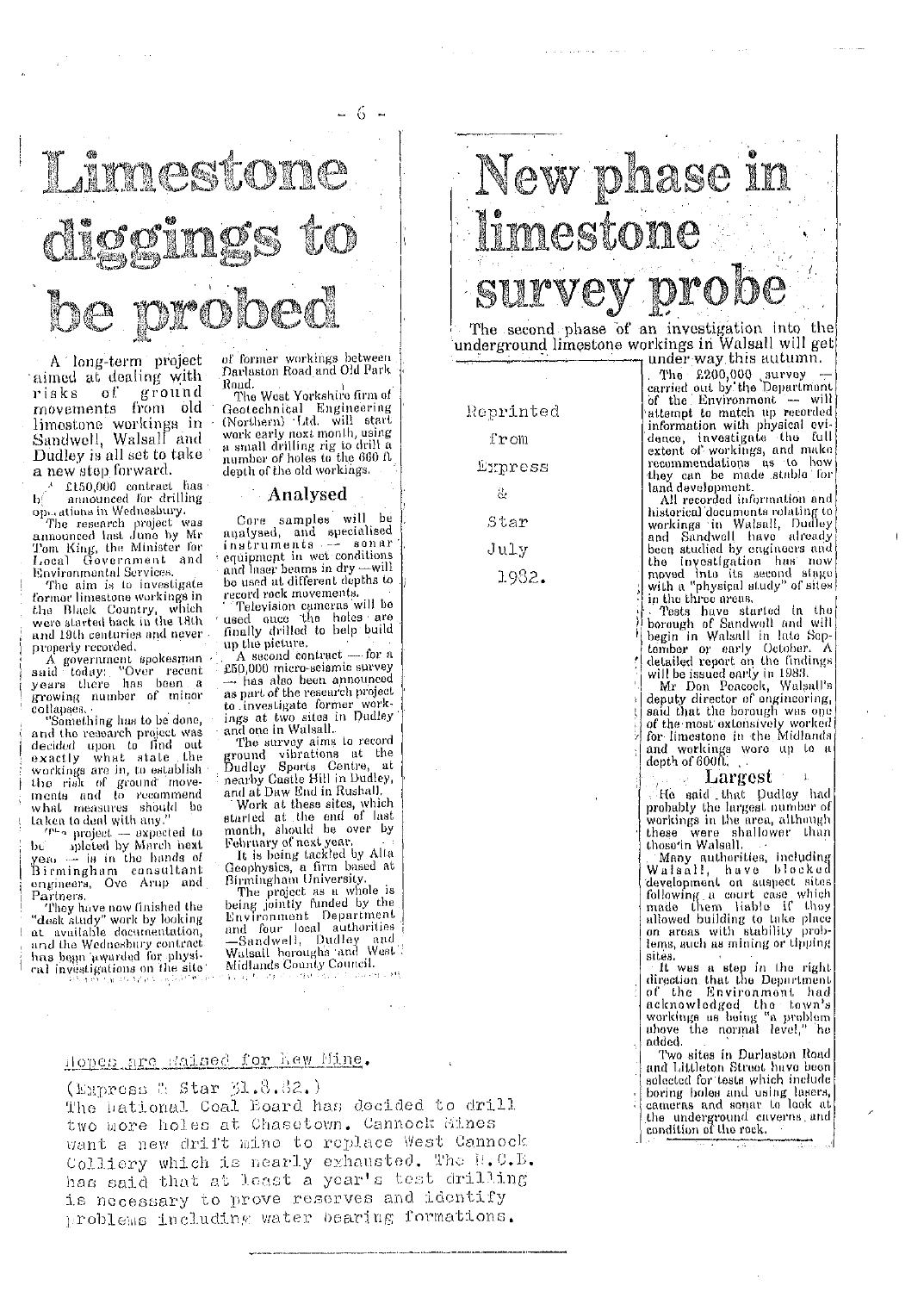# Geology Courses.

- 1) Geological Evolution of Wales. Symposium on Sat.<br>Dec.llth. Cardiff. Details from Alun Thomas, Dept. of Geology, National<br>Muscum of Wales, Cardiff, CF1 3NP. Tel. 0222 397951.
- 2) Geology of Pembrokeshire. April 2-9. About  $668.$ University of Manchester, Dept. of Extramural Studies, Universty, HanchesterN13 9PL
- 3) University of Leicester, Miss E. Sunderland, Dept. of Adult Education, Vaughan College, St. Micholas Circle, Leicester, LEI 4LB. Teeland, reolory, ornithology, botany. July 23rd-Aug.6th.  $\mathcal{L}499$ . Camping. Epanish Fyrenees. July 1-17 and  $\text{Aug.12-28.}$  Geology, Flora and wildlife. £330.
	- $\frac{1}{2}$ (alverns, May 13-15,  $\frac{249}{2}$ Forest of Dean. May 27-30. £58.

Cotswolds. Sept.16-18.240.

- 4) Wessex in Wales. Open University field course at Kings, Dolgellau, Gwynedd, LL40 1TB. Mr. Graham Hall. April 29-May 2. (No price.)
- 5) Welsh Mines Society. Metal and Slate Mining in Wales. May 28-30. £19. Kings Youth Hostel, Dolgellau as above.
- 6) Geology in Rorway. July9-21.  $\Lambda$ bout  $\mathcal{L}\rightarrow\mathcal{L}$ Dept. of Extramural Studies » Univerity of Lristol, 32Tyndall's Fark Rd. DSS 1HR
- 7) Mines of the Peak District. March  $4-6$ .  $\omega$ 45.
- Peak National Park Study Centre, Losehill Hall, Castleton, Derbs. \$30 2WB.
- 8) Herdman Geological Society, University of Liverpool. Calcdonian and PreCaledonian Geology of Anglescy. Feb. 26. £2. Possible field trip 27th. Jane Herdman Geology Lab. Brownlow St. P.O.Box 147, Liverpool L69 3BX.

# Committee Dates.

Mondays at Spm. at the Allied Centre.

| General                                                            | Conservation.                                           |
|--------------------------------------------------------------------|---------------------------------------------------------|
| Feb. 7th.<br>Harch 7th.<br>April 18th.<br>June 27th.<br>Sept. 5th. | March 28th.<br>May 16th.<br>$Ju1y$ 18th.<br>Sept. 26th. |
| Hov. 7th.                                                          | liov. Plst.                                             |

Welcome to New Member:-

Steven Hughes - Erdington.

#### Advertisement.

Hampshire Micro, 57 New Market Sq. Basingstoke, Hants. RG21 1HW.

This company specialises in stereoscopic microscopes and magnifyers for the dedicated amateur. Its leaflets look both interesting and not too highly priced (as such things go!) I have sent the leaflets back to Paul Shilston.

Editor.

Editor, Sheila Pitts, 17 The Fear Orchard, Northway Farm, Tewkesbury, Glos. GL 20 8RG.

Hon. Sec. Paul Shilston, 16 St. Nicolas Gardens, Kings Norton, Birmingham B38 8TW. Tel. 021-549-3603.

Field Sec. Anne Harrison, 15 Duncombe Grove, Harborne, Birmingham B16 8SJ. Tel. 021-429-1818.

John Easter, 27 Failawn Drive, Kingswinford, West Midlands, DY6 9PE. Tel. Kingswinford 4916.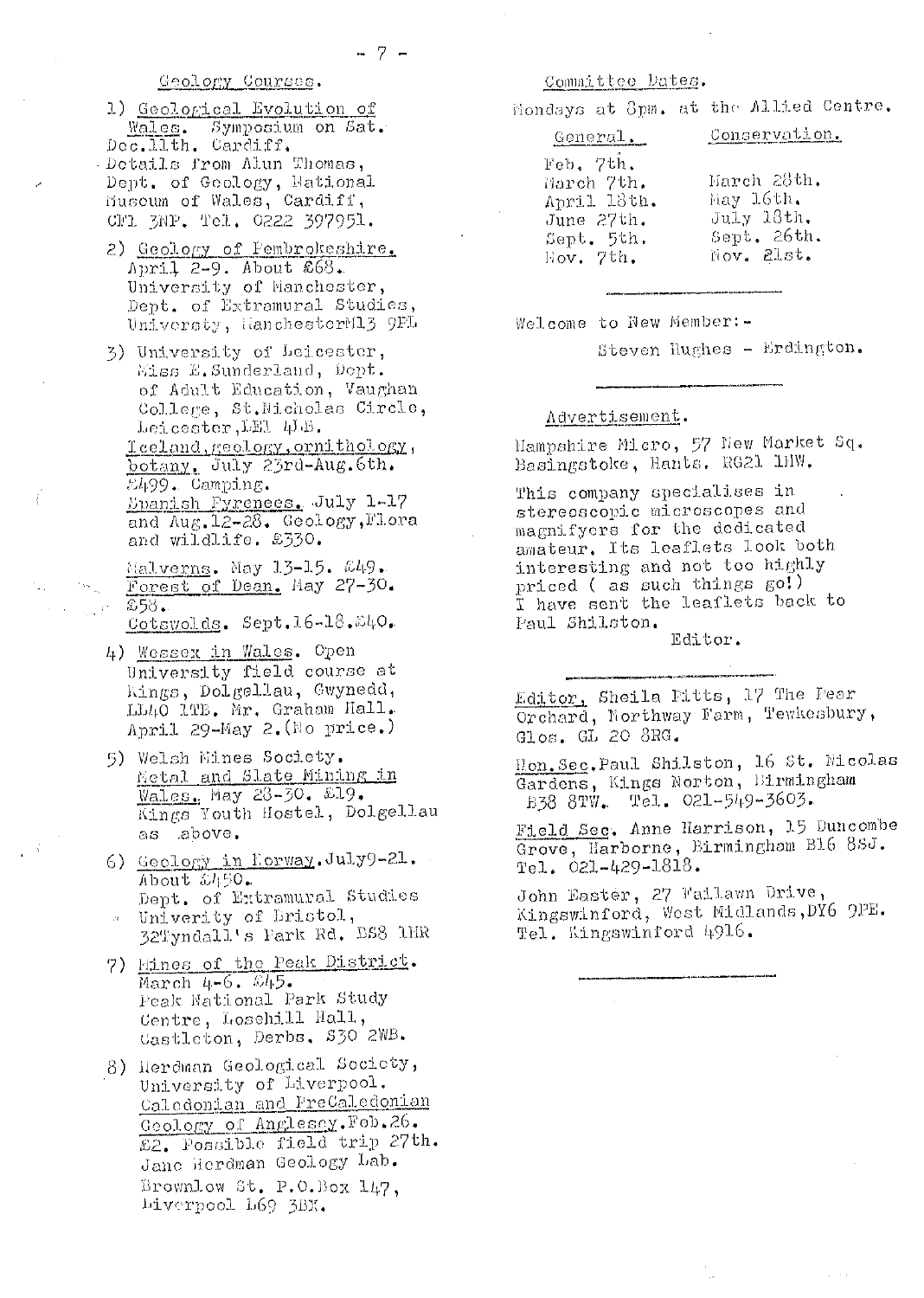AROFSO HOTEL LOWER CHURCH ROAD, WESTON-SUPER MARE

N.B. This is only an atknow to get this map to scalence distances are approximate.



Tel...

DLOCK CAPITALS TLEASE.

 $3 -$